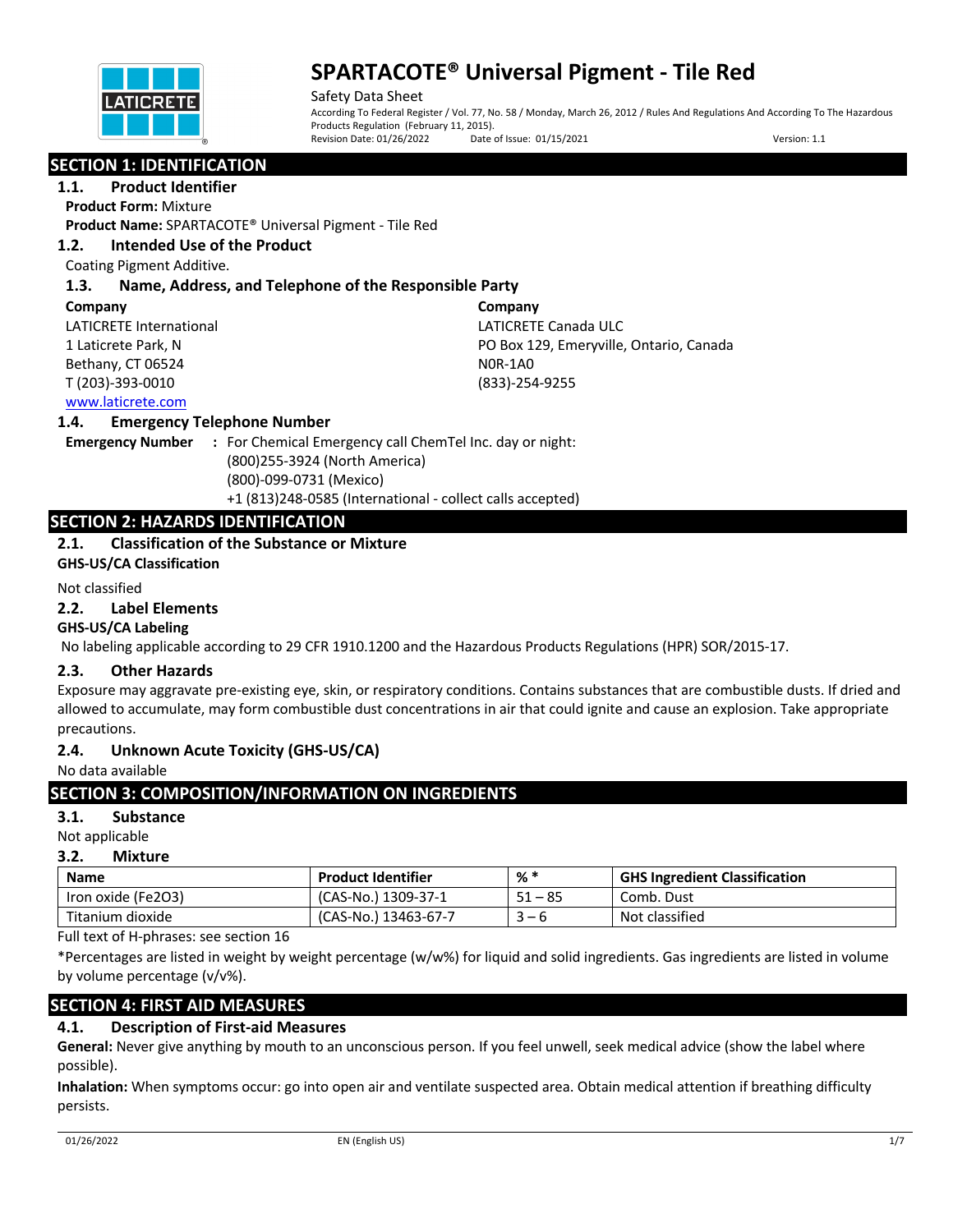#### Safety Data Sheet

According To Federal Register / Vol. 77, No. 58 / Monday, March 26, 2012 / Rules And Regulations And According To The Hazardous Products Regulation (February 11, 2015).

**Skin Contact:** Remove contaminated clothing. Drench affected area with water for at least 5 minutes. Obtain medical attention if irritation develops or persists.

**Eye Contact:** Rinse cautiously with water for at least 5 minutes. Remove contact lenses, if present and easy to do. Continue rinsing. Obtain medical attention if irritation develops or persists.

**Ingestion:** Rinse mouth. Do NOT induce vomiting. Obtain medical attention.

### **4.2. Most Important Symptoms and Effects Both Acute and Delayed**

**General:** Not expected to present a significant hazard under anticipated conditions of normal use.

**Inhalation:** Prolonged exposure may cause irritation.

**Skin Contact:** Prolonged exposure may cause skin irritation.

**Eye Contact:** May cause slight irritation to eyes.

**Ingestion:** Ingestion may cause adverse effects.

**Chronic Symptoms:** None expected under normal conditions of use. However, titanium dioxide is dissolved in liquid and is likely not to become airborne. Thus, the hazards usually associated are not applicable to this product.

#### **4.3. Indication of Any Immediate Medical Attention and Special Treatment Needed**

If exposed or concerned, get medical advice and attention. If medical advice is needed, have product container or label at hand.

## **SECTION 5: FIRE-FIGHTING MEASURES**

#### **5.1. Extinguishing Media**

Suitable Extinguishing Media: Water spray, fog, carbon dioxide (CO<sub>2</sub>), alcohol-resistant foam, or dry chemical. **Unsuitable Extinguishing Media:** Do not use a heavy water stream. Use of heavy stream of water may spread fire.

#### **5.2. Special Hazards Arising From the Substance or Mixture**

**Fire Hazard:** Not considered flammable but may burn at high temperatures.

**Explosion Hazard:** Product is not explosive.

**Reactivity:** Hazardous reactions will not occur under normal conditions.

#### **5.3. Advice for Firefighters**

**Precautionary Measures Fire:** Exercise caution when fighting any chemical fire.

**Firefighting Instructions:** Use water spray or fog for cooling exposed containers.

**Protection During Firefighting:** Do not enter fire area without proper protective equipment, including respiratory protection.

**Hazardous Combustion Products**: Metal oxide fumes.. Carbon oxides (CO, CO2).

**Other Information:** Do not allow run-off from fire fighting to enter drains or water courses.

#### **5.4. Reference to Other Sections**

#### Refer to Section 9 for flammability properties.

#### **SECTION 6: ACCIDENTAL RELEASE MEASURES**

#### **6.1. Personal Precautions, Protective Equipment and Emergency Procedures**

**General Measures:** Avoid breathing (vapor, mist, spray). Avoid prolonged contact with eyes, skin and clothing.

#### **6.1.1. For Non-Emergency Personnel**

**Protective Equipment:** Use appropriate personal protective equipment (PPE).

**Emergency Procedures:** Evacuate unnecessary personnel.

### **6.1.2. For Emergency Personnel**

**Protective Equipment:** Equip cleanup crew with proper protection.

**Emergency Procedures:** Upon arrival at the scene, a first responder is expected to recognize the presence of dangerous goods, protect oneself and the public, secure the area, and call for the assistance of trained personnel as soon as conditions permit. Ventilate area.

#### **6.2. Environmental Precautions**

Prevent entry to sewers and public waters. Avoid release to the environment.

### **6.3. Methods and Materials for Containment and Cleaning Up**

**For Containment:** Contain any spills with dikes or absorbents to prevent migration and entry into sewers or streams.

**Methods for Cleaning Up:** Clean up spills immediately and dispose of waste safely. Transfer spilled material to a suitable container for disposal. Contact competent authorities after a spill. Avoid the use of Cellulose, Mineral, and Clay-Based absorbents.

#### **6.4. Reference to Other Sections**

See Section 8 for exposure controls and personal protection and Section 13 for disposal considerations.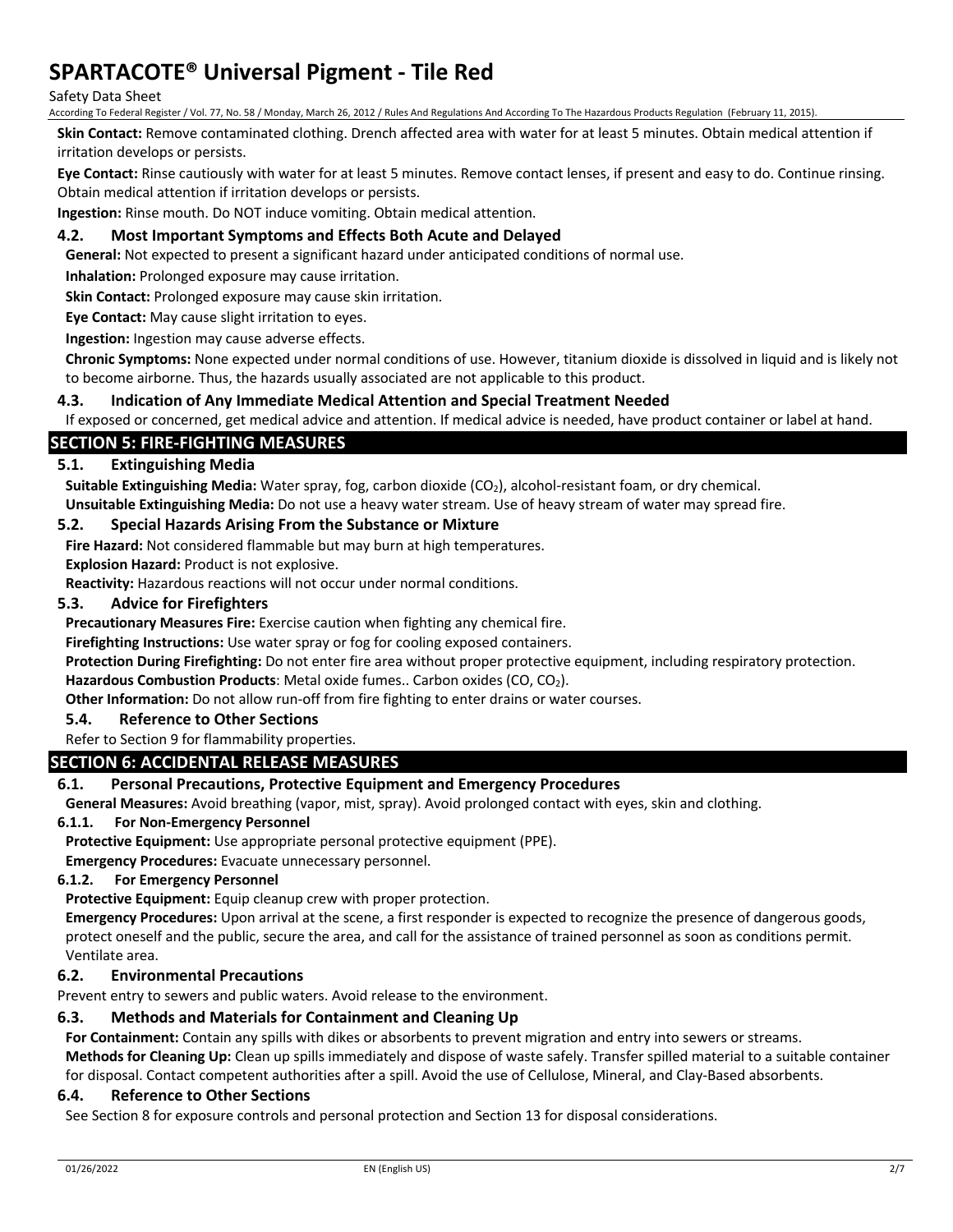Safety Data Sheet

According To Federal Register / Vol. 77, No. 58 / Monday, March 26, 2012 / Rules And Regulations And According To The Hazardous Products Regulation (February 11, 2015).

### **SECTION 7: HANDLING AND STORAGE**

## **7.1. Precautions for Safe Handling**

**Additional Hazards When Processed:** Iron oxide present in this product may become unstable at temperatures above 120°F (49°C) and slowly auto-oxide to Fe<sub>2</sub>O<sub>3</sub> to release additional heat which could be sufficient to cause combustible materials to ignite.

**Precautions for Safe Handling:** Wash hands and other exposed areas with mild soap and water before eating, drinking or smoking and when leaving work. Avoid breathing vapors, mist, spray. Avoid contact with skin, eyes and clothing.

**Hygiene Measures:** Handle in accordance with good industrial hygiene and safety procedures.

#### **7.2. Conditions for Safe Storage, Including Any Incompatibilities**

**Technical Measures:** Comply with applicable regulations.

**Storage Conditions:** Keep container closed when not in use. Store in a dry, cool place. Keep/Store away from direct sunlight, extremely high or low temperatures and incompatible materials.

**Incompatible Materials:** Alkali metals. Strong acids, strong bases, strong oxidizers and reducing agents.

#### **7.3. Specific End Use(s)**

Coating Pigment Additive.

## **SECTION 8: EXPOSURE CONTROLS/PERSONAL PROTECTION**

#### **8.1. Control Parameters**

For substances listed in section 3 that are not listed here, there are no established exposure limits from the manufacturer, supplier, importer, or the appropriate advisory agency including: ACGIH (TLV), AIHA (WEEL), NIOSH (REL), OSHA (PEL), or Canadian provincial governments.

| Titanium dioxide (13463-67-7)      |                                      |                                                                  |  |
|------------------------------------|--------------------------------------|------------------------------------------------------------------|--|
| <b>USA ACGIH</b>                   | ACGIH TWA (mg/m <sup>3</sup> )       | 10 mg/m $3$                                                      |  |
| <b>USA ACGIH</b>                   | <b>ACGIH chemical category</b>       | Not Classifiable as a Human Carcinogen                           |  |
| <b>USA OSHA</b>                    | OSHA PEL (TWA) (mg/m <sup>3</sup> )  | 15 mg/m <sup>3</sup> (total dust)                                |  |
| <b>USA NIOSH</b>                   | NIOSH REL (TWA) (mg/m <sup>3</sup> ) | 2.4 mg/m <sup>3</sup> (CIB 63-fine)                              |  |
|                                    |                                      | 0.3 mg/m <sup>3</sup> (CIB 63-ultrafine, including engineered    |  |
|                                    |                                      | nanoscale)                                                       |  |
| <b>USA IDLH</b>                    | US IDLH (mg/m <sup>3</sup> )         | 5000 mg/m <sup>3</sup>                                           |  |
| <b>Alberta</b>                     | OEL TWA (mg/m <sup>3</sup> )         | 10 mg/m $3$                                                      |  |
| <b>British Columbia</b>            | OEL TWA (mg/m <sup>3</sup> )         | 10 mg/m <sup>3</sup> (total dust)                                |  |
|                                    |                                      | 3 mg/m <sup>3</sup> (respirable fraction)                        |  |
| <b>Manitoba</b>                    | OEL TWA (mg/m <sup>3</sup> )         | $10 \text{ mg/m}^3$                                              |  |
| <b>New Brunswick</b>               | OEL TWA (mg/m <sup>3</sup> )         | $10 \text{ mg/m}^3$                                              |  |
| <b>Newfoundland &amp; Labrador</b> | OEL TWA (mg/m <sup>3</sup> )         | $10 \text{ mg/m}^3$                                              |  |
| <b>Nova Scotia</b>                 | OEL TWA (mg/m <sup>3</sup> )         | 10 mg/m $3$                                                      |  |
| <b>Nunavut</b>                     | OEL STEL (mg/m <sup>3</sup> )        | $20 \text{ mg/m}^3$                                              |  |
| <b>Nunavut</b>                     | OEL TWA (mg/m <sup>3</sup> )         | 10 mg/m $3$                                                      |  |
| <b>Northwest Territories</b>       | OEL STEL (mg/m <sup>3</sup> )        | $20 \text{ mg/m}^3$                                              |  |
| <b>Northwest Territories</b>       | OEL TWA (mg/m <sup>3</sup> )         | $10 \text{ mg/m}^3$                                              |  |
| Ontario                            | OEL TWA (mg/m <sup>3</sup> )         | $10 \text{ mg/m}^3$                                              |  |
| <b>Prince Edward Island</b>        | OEL TWA (mg/m <sup>3</sup> )         | 10 mg/m $3$                                                      |  |
| Québec                             | VEMP ( $mg/m3$ )                     | 10 mg/m <sup>3</sup> (containing no Asbestos and <1% Crystalline |  |
|                                    |                                      | silica-total dust)                                               |  |
| Saskatchewan                       | OEL STEL (mg/m <sup>3</sup> )        | 20 mg/m <sup>3</sup>                                             |  |
| Saskatchewan                       | OEL TWA (mg/m <sup>3</sup> )         | $10 \text{ mg/m}^3$                                              |  |
| Yukon                              | OEL STEL (mg/m <sup>3</sup> )        | $20 \text{ mg/m}^3$                                              |  |
| Yukon                              | OEL TWA (mg/m <sup>3</sup> )         | 30 mppcf                                                         |  |
|                                    |                                      | $10 \text{ mg/m}^3$                                              |  |
| Iron oxide (Fe2O3) (1309-37-1)     |                                      |                                                                  |  |
| <b>USA ACGIH</b>                   | ACGIH TWA (mg/m <sup>3</sup> )       | 5 mg/m <sup>3</sup> (respirable particulate matter)              |  |
| <b>USA ACGIH</b>                   | <b>ACGIH chemical category</b>       | Not Classifiable as a Human Carcinogen                           |  |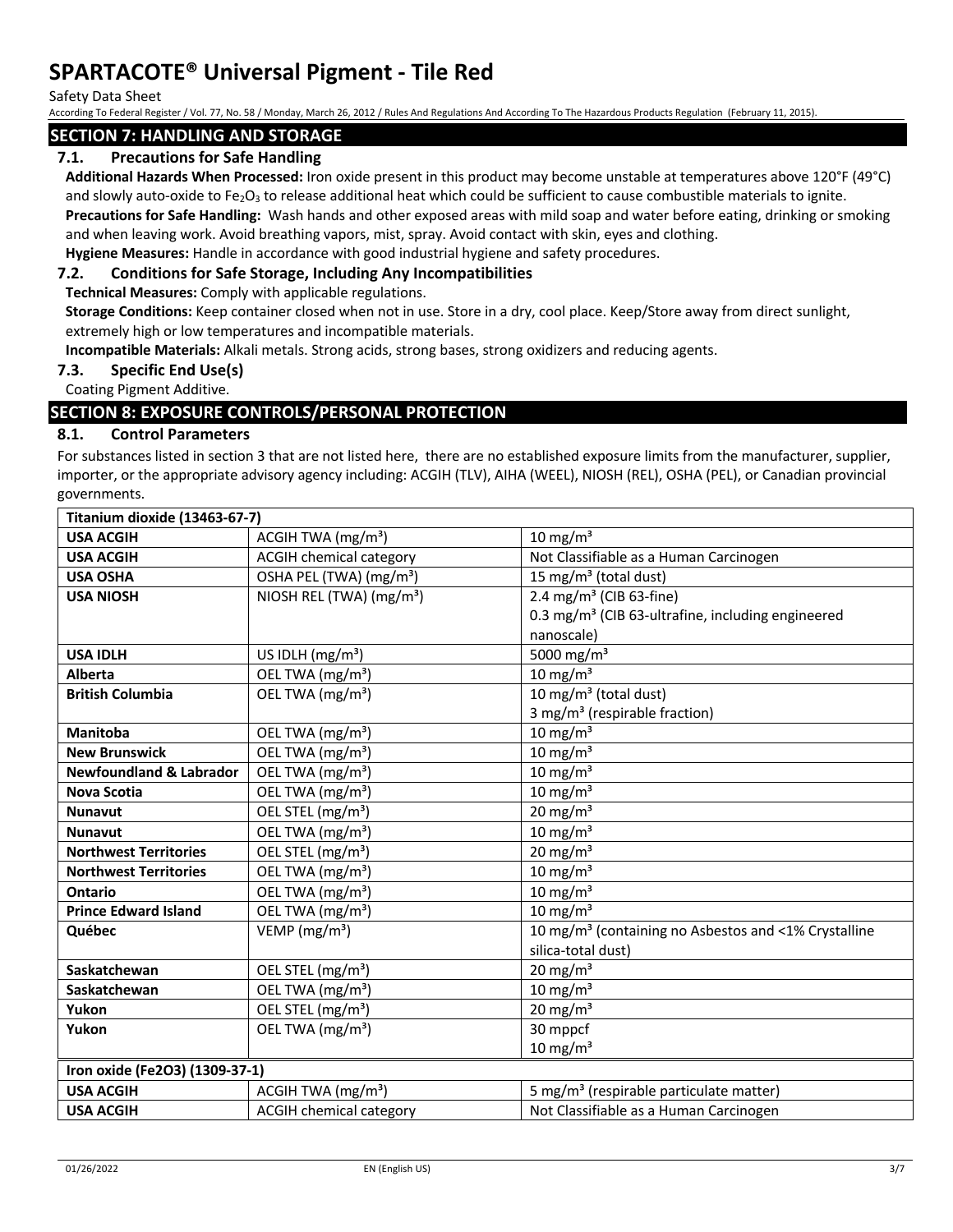Safety Data Sheet

According To Federal Register / Vol. 77, No. 58 / Monday, March 26, 2012 / Rules And Regulations And According To The Hazardous Products Regulation (February 11, 2015).

| 5 mg/m <sup>3</sup> (respirable fraction (Rouge)                                                              |
|---------------------------------------------------------------------------------------------------------------|
|                                                                                                               |
|                                                                                                               |
|                                                                                                               |
|                                                                                                               |
| 10 mg/m <sup>3</sup> (regulated under Rouge-total particulate                                                 |
|                                                                                                               |
| 3 mg/m <sup>3</sup> (regulated under Rouge: particulate matter                                                |
| containing no Asbestos and <1% Crystalline silica-                                                            |
|                                                                                                               |
|                                                                                                               |
| 5 mg/m <sup>3</sup> (respirable particulate matter)                                                           |
| 5 mg/m <sup>3</sup> (particulate matter containing no Asbestos and                                            |
| <1% Crystalline silica, dust and fume)                                                                        |
| 10 mg/m <sup>3</sup> (regulated under Rouge-particulate matter                                                |
| containing no Asbestos and <1% Crystalline silica)                                                            |
| 5 mg/m <sup>3</sup> (respirable particulate matter)                                                           |
| 5 mg/m <sup>3</sup> (respirable particulate matter)                                                           |
|                                                                                                               |
| 20 mg/m <sup>3</sup> (regulated under Rouge)                                                                  |
|                                                                                                               |
| 10 mg/m <sup>3</sup> (regulated under Rouge)                                                                  |
|                                                                                                               |
| 20 mg/m <sup>3</sup> (regulated under Rouge)                                                                  |
|                                                                                                               |
| 10 mg/m <sup>3</sup> (regulated under Rouge)                                                                  |
| 5 mg/m <sup>3</sup> (respirable particulate matter)                                                           |
| 5 mg/m <sup>3</sup> (respirable particulate matter)                                                           |
|                                                                                                               |
| 10 mg/m <sup>3</sup> (containing no Asbestos and <1% Crystalline<br>silica, regulated under Rouge-total dust) |
|                                                                                                               |
| 20 mg/m <sup>3</sup> (regulated under Rouge)                                                                  |
|                                                                                                               |
| 10 mg/m <sup>3</sup> (regulated under Rouge)                                                                  |
|                                                                                                               |
| 20 mg/m <sup>3</sup> (regulated under Rouge)                                                                  |
|                                                                                                               |
| 30 mppcf (regulated under Rouge)                                                                              |
| 10 mg/m <sup>3</sup> (regulated under Rouge)                                                                  |
|                                                                                                               |

# **8.2. Exposure Controls**

**Appropriate Engineering Controls:** Suitable eye/body wash equipment should be available in the vicinity of any potential exposure. Ensure adequate ventilation, especially in confined areas. Ensure all national/local regulations are observed.

**Personal Protective Equipment:** Gloves. Protective clothing. Protective goggles.



**Materials for Protective Clothing:** Chemically resistant materials and fabrics. **Hand Protection:** Wear protective gloves.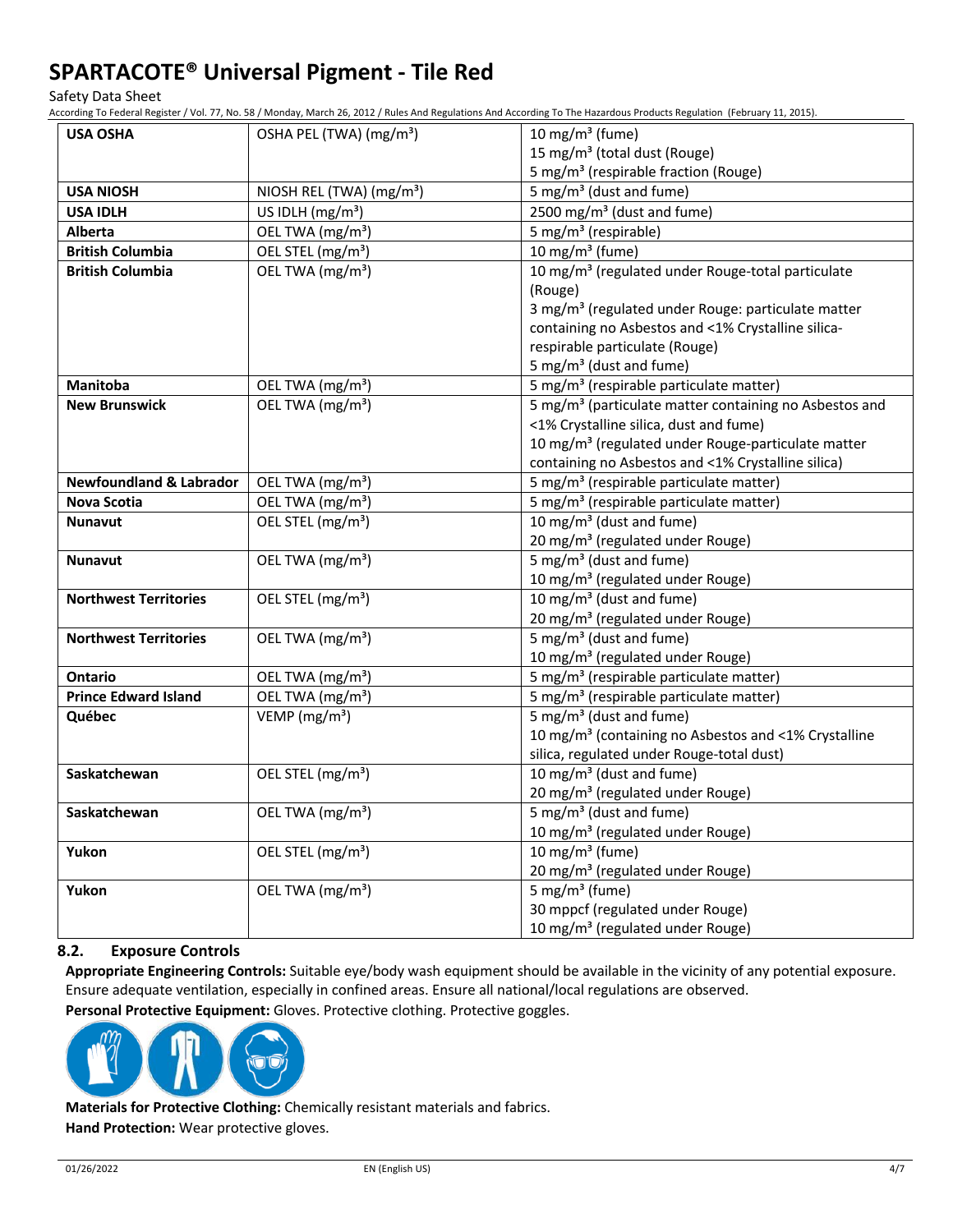Safety Data Sheet

According To Federal Register / Vol. 77, No. 58 / Monday, March 26, 2012 / Rules And Regulations And According To The Hazardous Products Regulation (February 11, 2015).

**Eye and Face Protection:** Chemical safety goggles.

**Skin and Body Protection:** Wear suitable protective clothing.

**Respiratory Protection:** If exposure limits are exceeded or irritation is experienced, approved respiratory protection should be worn. In case of inadequate ventilation, oxygen deficient atmosphere, or where exposure levels are not known wear approved respiratory protection.

**Other Information:** When using, do not eat, drink or smoke.

# **SECTION 9: PHYSICAL AND CHEMICAL PROPERTIES**

**9.1. Information on Basic Physical and Chemical Properties**

| <b>Physical State</b>                         | $\ddot{\cdot}$ | Liquid           |
|-----------------------------------------------|----------------|------------------|
| Appearance                                    | $\ddot{\cdot}$ | Dark Red         |
| Odor                                          | $\ddot{\cdot}$ | Not available    |
| <b>Odor Threshold</b>                         | $\ddot{\cdot}$ | Not available    |
| рH                                            | $\ddot{\cdot}$ | Not available    |
| <b>Evaporation Rate</b>                       | $\ddot{\cdot}$ | Not available    |
| <b>Melting Point</b>                          | $\ddot{\cdot}$ | Not available    |
| <b>Freezing Point</b>                         | $\ddot{\cdot}$ | Not available    |
| <b>Boiling Point</b>                          | $\ddot{\cdot}$ | Not available    |
| <b>Flash Point</b>                            | $\ddot{\cdot}$ | Not available    |
| <b>Auto-ignition Temperature</b>              | $\ddot{\cdot}$ | Not available    |
| <b>Decomposition Temperature</b>              | $\ddot{\cdot}$ | Not available    |
| Flammability (solid, gas)                     | $\ddot{\cdot}$ | Not applicable   |
| <b>Lower Flammable Limit</b>                  | $\ddot{\cdot}$ | Not available    |
| Upper Flammable Limit                         | $\ddot{\cdot}$ | Not available    |
| <b>Vapor Pressure</b>                         | $\ddot{\cdot}$ | Not available    |
| Relative Vapor Density at 20°C                | $\ddot{\cdot}$ | Not available    |
| <b>Relative Density</b>                       | $\ddot{\cdot}$ | Not available    |
| <b>Specific Gravity</b>                       | $\ddot{\cdot}$ | $1.072 - 1.095$  |
| <b>Solubility</b>                             | $\ddot{\cdot}$ | Water: Insoluble |
| <b>Partition Coefficient: N-Octanol/Water</b> | $\ddot{\cdot}$ | Not available    |
| <b>Viscosity</b>                              | $\ddot{\cdot}$ | Not available    |

## **SECTION 10: STABILITY AND REACTIVITY**

**10.1. Reactivity:** Hazardous reactions will not occur under normal conditions.

**10.2. Chemical Stability:** Stable under recommended handling and storage conditions (see section 7).

**10.3. Possibility of Hazardous Reactions:** Hazardous polymerization will not occur.

**10.4. Conditions to Avoid:** Direct sunlight, extremely high or low temperatures, and incompatible materials.

**10.5. Incompatible Materials:** Alkali metals. Strong acids, strong bases, strong oxidizers and reducing agents.

**10.6. Hazardous Decomposition Products:** Thermal decomposition may produce: Carbon oxides (CO, CO<sub>2</sub>). Metal oxides.

# **SECTION 11: TOXICOLOGICAL INFORMATION**

**11.1. Information on Toxicological Effects - Product**

**Acute Toxicity (Oral):** Not classified

**Acute Toxicity (Dermal):** Not classified

**Acute Toxicity (Inhalation):** Not classified

**LD50 and LC50 Data:** Not available

**Skin Corrosion/Irritation:** Not classified

**Eye Damage/Irritation:** Not classified

**Respiratory or Skin Sensitization:** Not classified

**Germ Cell Mutagenicity:** Not classified

**Carcinogenicity:** Not classified

**Specific Target Organ Toxicity (Repeated Exposure):** Not classified.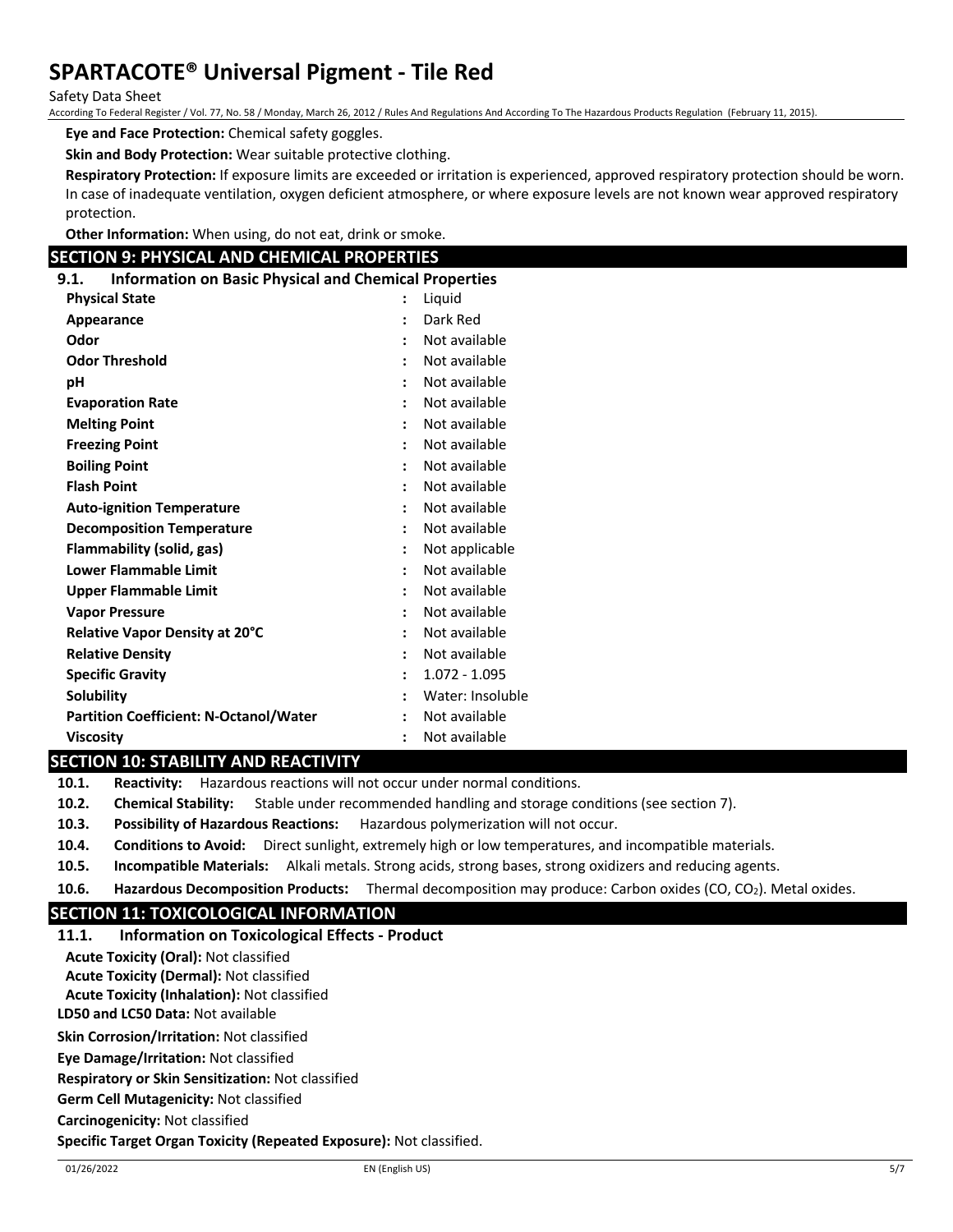Safety Data Sheet

According To Federal Register / Vol. 77, No. 58 / Monday, March 26, 2012 / Rules And Regulations And According To The Hazardous Products Regulation (February 11, 2015).

**Reproductive Toxicity:** Not classified

**Specific Target Organ Toxicity (Single Exposure):** Not classified

**Aspiration Hazard:** Not classified

**Symptoms/Injuries After Inhalation:** Prolonged exposure may cause irritation.

**Symptoms/Injuries After Skin Contact:** Prolonged exposure may cause skin irritation.

**Symptoms/Injuries After Eye Contact:** May cause slight irritation to eyes.

**Symptoms/Injuries After Ingestion:** Ingestion may cause adverse effects.

**Chronic Symptoms:** None expected under normal conditions of use. However, titanium dioxide is dissolved in liquid and is likely not to become airborne. Thus, the hazards usually associated are not applicable to this product.

#### **11.2. Information on Toxicological Effects - Ingredient(s)**

**LD50 and LC50 Data:**

| Titanium dioxide (13463-67-7)                    |                                               |
|--------------------------------------------------|-----------------------------------------------|
| LD50 Oral Rat                                    | $>10000$ mg/kg                                |
| Iron oxide (Fe2O3) (1309-37-1)                   |                                               |
| LD50 Oral Rat                                    | $>10000$ mg/kg                                |
| Titanium dioxide (13463-67-7)                    |                                               |
| <b>IARC Group</b>                                | 2B                                            |
| <b>OSHA Hazard Communication Carcinogen List</b> | In OSHA Hazard Communication Carcinogen list. |
| Iron oxide (Fe2O3) (1309-37-1)                   |                                               |
| <b>IARC Group</b>                                | Р                                             |

## **SECTION 12: ECOLOGICAL INFORMATION**

**12.1. Toxicity** No additional information available

| Iron oxide (Fe2O3) (1309-37-1)                           |                                                                   |  |
|----------------------------------------------------------|-------------------------------------------------------------------|--|
| LC50 Fish 1                                              | 100000 mg/l (Exposure time: 96 h - Species: Danio rerio [static]) |  |
| <b>Persistence and Degradability</b><br>12.2.            |                                                                   |  |
| SPARTACOTE <sup>®</sup> Universal Pigment - Tile Red     |                                                                   |  |
| <b>Persistence and Degradability</b><br>Not established. |                                                                   |  |
| <b>Bioaccumulative Potential</b><br>12.3.                |                                                                   |  |
| SPARTACOTE <sup>®</sup> Universal Pigment - Tile Red     |                                                                   |  |
| <b>Bioaccumulative Potential</b><br>Not established.     |                                                                   |  |
| Mahility in Cail<br>1 J A                                | Not available                                                     |  |

**12.4. Mobility in Soil** Not available

# **12.5. Other Adverse Effects**

**Other Information:** Avoid release to the environment.

#### **SECTION 13: DISPOSAL CONSIDERATIONS**

#### **13.1. Waste treatment methods**

**Waste Disposal Recommendations:** Dispose of contents/container in accordance with local, regional, national, territorial, provincial, and international regulations.

**Ecology - Waste Materials:** Avoid release to the environment. This material is hazardous to the aquatic environment. Keep out of sewers and waterways.

# **SECTION 14: TRANSPORT INFORMATION**

The shipping description(s) stated herein were prepared in accordance with certain assumptions at the time the SDS was authored, and can vary based on a number of variables that may or may not have been known at the time the SDS was issued.

- 14.1. In Accordance with DOT Not regulated for transport
- **14.2. In Accordance with IMDG** Not regulated for transport
- 14.3. In Accordance with IATA Not regulated for transport
- **14.4.** In Accordance with TDG Not regulated for transport